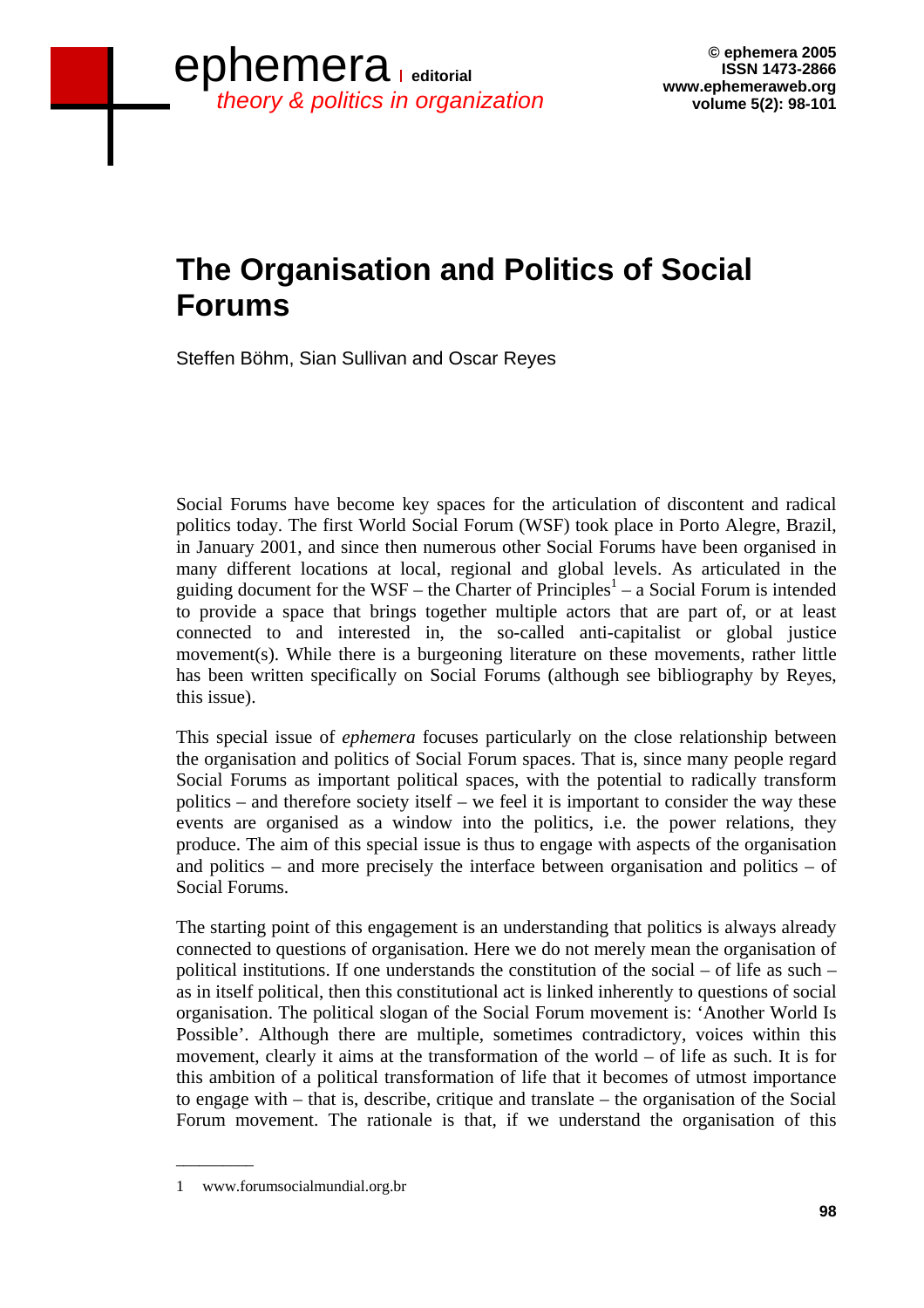movement, we are potentially better equipped to critique the type of life that this movement hopes to constitute.

It goes without saying that this engagement with the Social Forum movement cannot be done from 'afar'; we are not artificially – in the name of science and objectivity – disconnected from its politics. The contributions included in this special issue are always already political; that is, the texts, images and sounds presented in this space are activist contributions that seek to engage with and influence the organisation and politics of the Social Forum movement. And since the politics of this movement is one that aims at the transformation of life as such, the contributions to this special issue are not merely representations: instead, they are ontological interventions in a political project of the radical transformation of being.

As the contributions to this special issue started to come in, it seemed to us that a number of themes recurred. In other words, individual contributors were nevertheless collectively iterating a range of critical and cross-cutting concerns. It is around these concerns that we have organised this special issue. Most of the contributions are linked to two or three of these themes:



*(Self)Organisation*: as noted above, organisational processes are key to the production of politics, i.e. to the dynamic distribution of power. And in the organisation of Social Forums some key organisational debates have been reproduced: namely those between the distributed power hoped for by participants of an organisational culture that emphasises autonomy, consensus decision-making and (self)organisation, in contrast to the hierarchical political style associated with conventional left party-politics, and seemingly reproduced in the organisation of the 'formal' Forum events.

*Representation*: critical to issues of organisation are questions of representation and democracy. Of who gains the power to represent – to speak for – others; and of whose voices are occluded – clouded over – in this process of representation. Here we include contributions that speak to the critical disjuncture between power-over-others, i.e. as reproduced in representational democracy, and the power-to-become, i.e. as sought by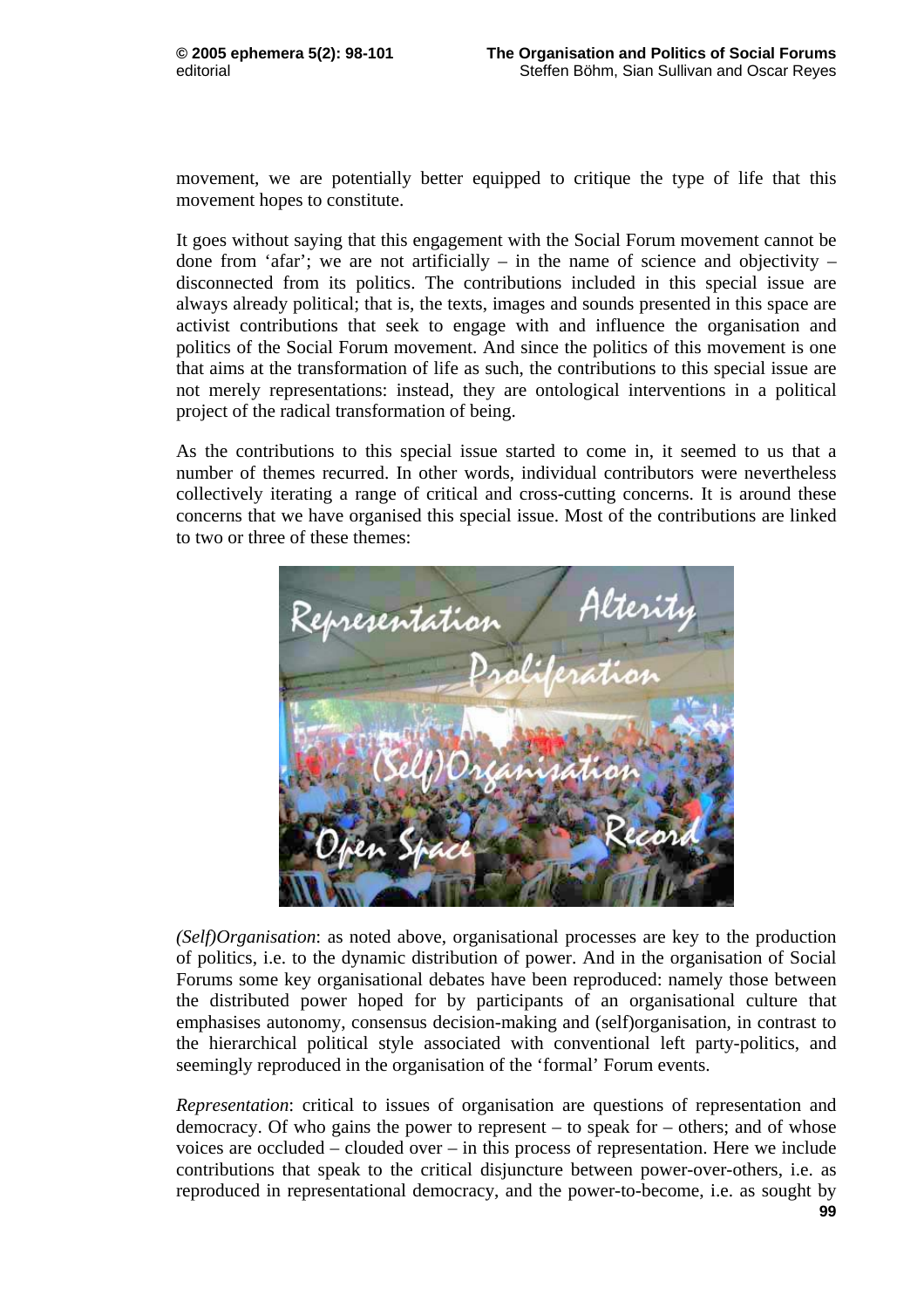those participating in and desiring greater autonomy and empowered spaces for organising social life.

*Proliferation*: an intention of Social Forums is to proliferate beyond Forum events and 'boundaries' its conversations and intentions regarding the production of 'another world'. A number of contributions here consider the possibility for Forum 'culture(s)' to grow and proliferate. Here we also include a review of an educational project outside the Forum that is inspired explicitly by the radical pedagogical or learning space that the Forum hopes to produce.

*Alterity*: in a (neoliberal) world that brings people in by processes of proletarianisation, homogenisation and control a crucial question is that of the sustenance and claiming of spaces that permit diversity and difference: that are enabling for the 'the other'. This issue also is key for Social Forums and in this theme contributors ask the question of to what extent the organisational culture of the 'formal' Forum can hear, include and be shaped by those who desire the participation in, and production of, radically different political cultures: the constitution of *other* possible worlds. Of interest here is that as these themes began to emerge we realised that those dealing most critically with the question of alterity – of 'the other' – in relation to Social Forums were written by women; in other words, by those othered by the organisational culture of patriarchal modernity (which underwrites the current neoliberal project that Social Forums seek to contest). Perhaps this in itself says something about what possibilities are embraced and what are excluded in the organisation and politics of Social Forums?

*Open space*: a significant debate regarding Forum organisation and intent revolves around the stated aim of the Forum to provide an 'open space' for the production of a different, and globally relevant, political culture. Here we include a range of pieces that consider the emergence of the concept of 'open space' in relation to Social Forums, civil society and the public sphere.

*Record*: a number of contributions to this special issue provide important first-hand records of Forum events and organisational processes. These are pieces by participants in Forum events and by organisers of various aspects of Social Forums. They become interventions in the production of our own contemporary history and memory. Here we have attempted to provide something more than written accounts and analyses. Personal records, images, transcripts and soundscapes are included in an effort to highlight the Forum as sensual and embodied experience.

This special issue has been some time in the making. It is the largest issue of *ephemera* to date and its range and number of contributions say something of the compelling magnet of Social Forums in contemporary critical political culture. We offer this issue as both record and analysis of the Social Forum 'movement', and hope that it will provide relevant reading in the lead up to the next 'round' of Forum events early in 2006.